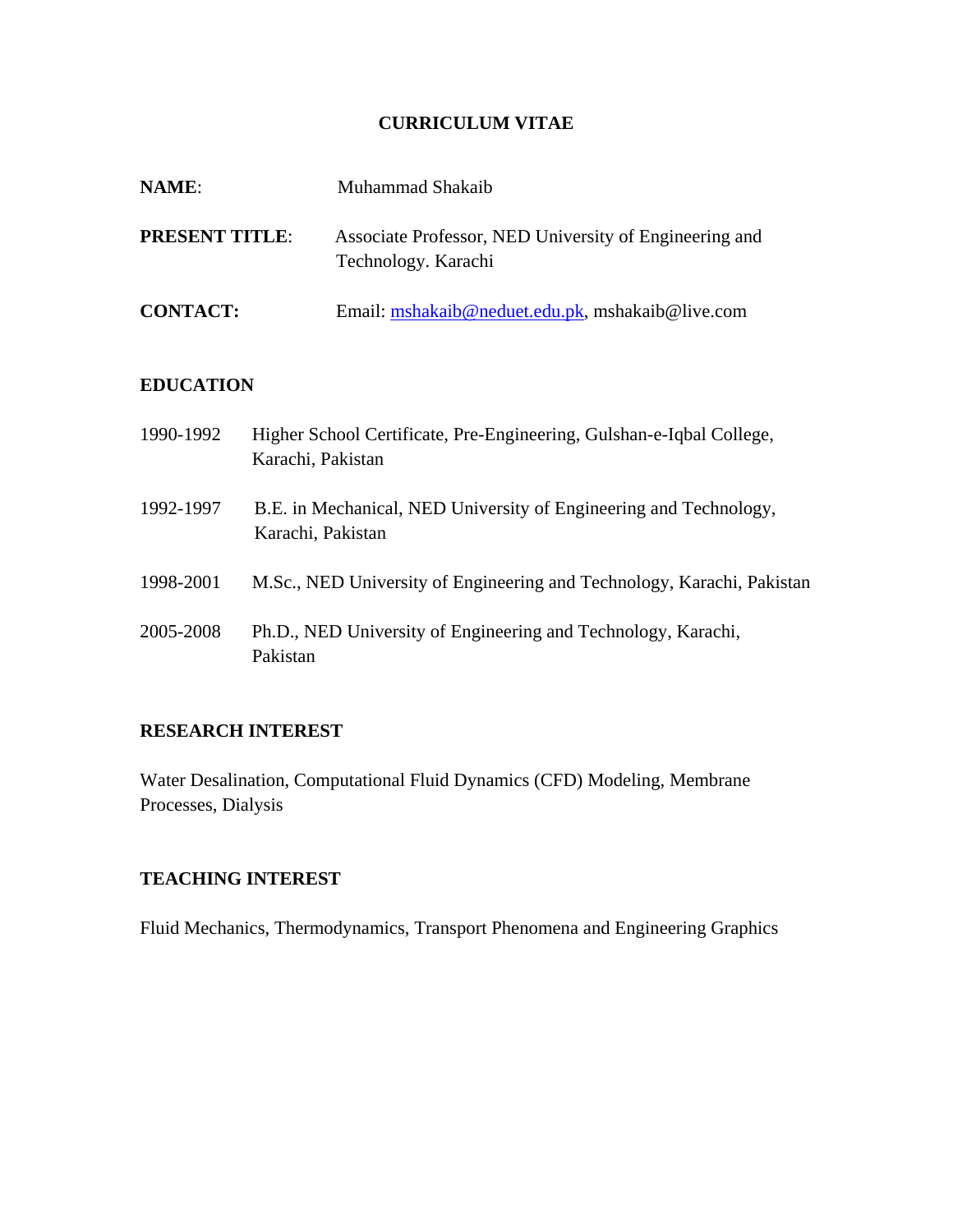#### **RESEARCH AND TEACHING EXPERIENCE**

| Year      | <b>Description</b>                                                                                                                                                                                                                                                    |
|-----------|-----------------------------------------------------------------------------------------------------------------------------------------------------------------------------------------------------------------------------------------------------------------------|
| 1998-2003 | Laboratory Engineer / Research Assistant in Mechanical Engineering<br>Department in NED University of Engineering and Technology, Karachi.                                                                                                                            |
|           | Designed, operated and maintained Reverse Osmosis (RO) Plant. Also<br>tested the effect of ultrasonic vibrations on membrane fouling. The water<br>quality parameters were measured during the RO process. Conducted<br>laboratory classes of undergraduate students. |
| 2004-2012 | Working as Assistant Professor / Associate Professor in NED University.                                                                                                                                                                                               |
|           | undergraduate theory courses of<br>Taught<br>Fluid<br>Mechanics,<br>Thermodynamics, Engineering Drawing and Transport Phenomena. Used<br>computational fluid dynamics (CFD) software FLUENT and Gambit to<br>simulate flows in membranes during PhD work.             |
| 2010-2011 | Post-doctoral fellow in University Malaysia Pahang.                                                                                                                                                                                                                   |
|           | The research is in the area of membrane synthesis. The effect of modified<br>polyamide membrane material is investigated on dialysis process.                                                                                                                         |

#### **Journal**

- 1. M. Shakaib, I. Ahmed, R.M. Yunus, A. Idris, Effect of added monosodium glutamate additive on characteristics of polyamide dope solutions (accepted, Journal of Macromolecular Science-Physics).
- 2. M. Shakaib, I. Ahmed, R.M. Yunus, A. Idris, Morphology and thermal characteristics of polyamide / monosodium glutamate membranes, (accepted, International Journal of Polymeric Materials).
- 3. I. Ahmed, A. Hussain, S.M.F. Hasani, M. Shakaib, R.M. Yunus, Computational modeling for visualization of flow patterns in a membrane testing device, Separation and Purification Technology, 90(2012)1-9.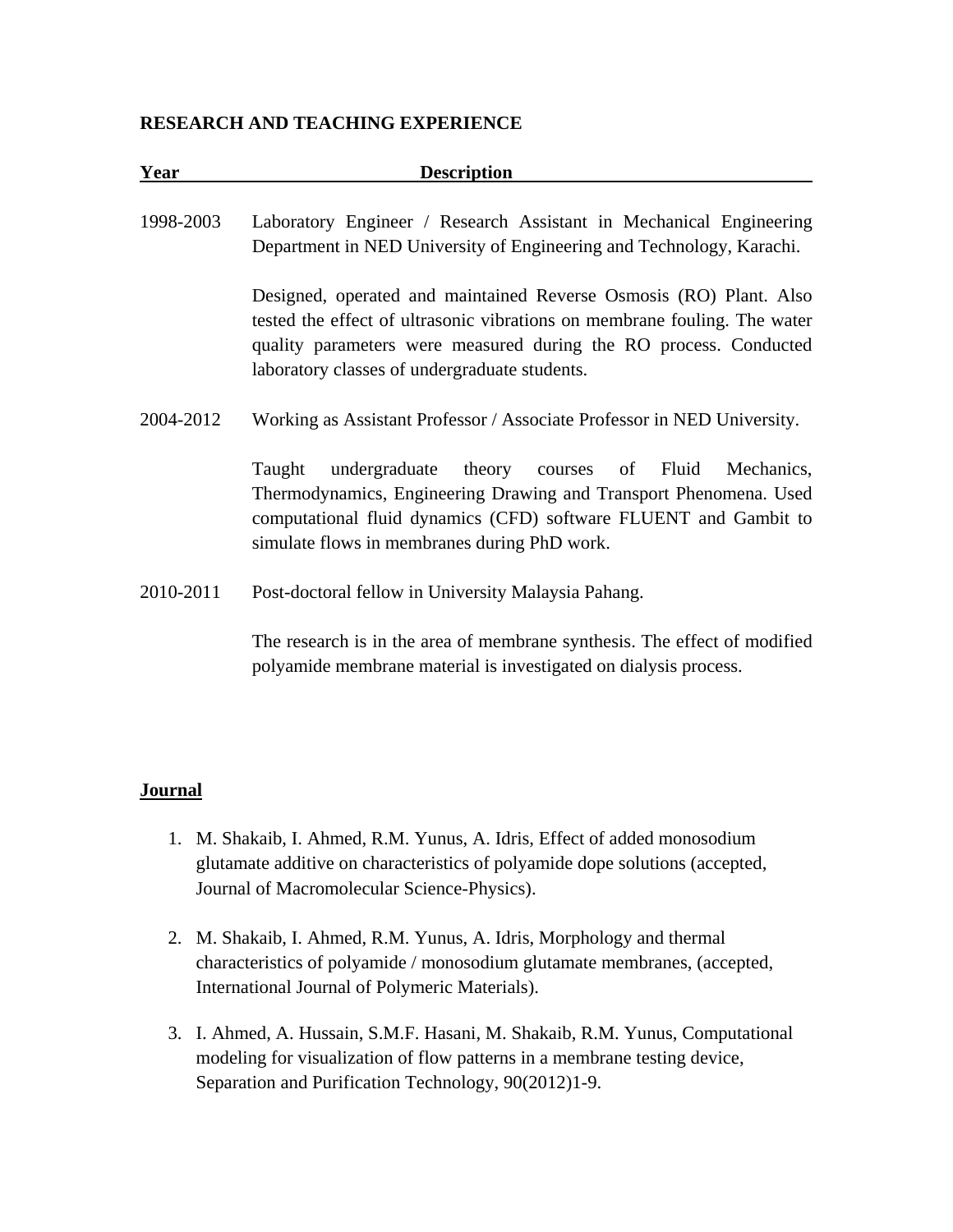- 4. M. Shakaib, S.M.F. Hasani, I. Ahmed, R.M. Yunus, A CFD study on the effect of spacer orientation on temperature polarization in membrane distillation modules, Desalination 284(2012) 332-340.
- 5. M. Shakaib, S.M.F. Hasani, M. Mahmood, Numerical simulations for transient flows in obstructed journal channels of membrane modules, NED Journal of Research, Vol. VII, 2010.
- 6. S.M.F. Hasani, M. Shakaib, M. Mahmood, CFD modeling of unsteady fluid flow and mass transfer in spacer-filled membrane modules, Desalination and Water Treatment 9 (2009) 211-220.
- 7. M. Shakaib, S.M.F. Hasani, M. Mahmood, CFD modeling for flow and mass transfer in spacer-obstructed membrane feed channels, Journal of Membrane Science, 326 (2009) 270-284.
- 8. M. Shakaib, S.M.F. Hasani, M. Mahmood, Study on the effects of spacer geometry in membrane feed channels using three-dimensional computational flow modeling, Journal of Membrane Science, 297 (2007) 74-89.

### **Conference**

- 1. M. Shakaib, I. Ahmed, R.M. Yunus, Effect of permeation velocity on flow behavior and pressure drop in feed channels of membranes, Proceedings of ACSSSR Conference on Scientific and Social Science Research, Penang, June, 2011.
- 2. M. Shakaib, M.E. Haque, I. Ahmed, R.M. Yunus, Modeling the effect of spacer orientation on heat transfer in membrane distillation, International Conference on Chemical and Environmental Engineering, Singapore, Dec 2010.
- 3. M. Shakaib, I. Ahmed, R.M. Yunus, Influence of additive concentration in polymer solution on dope characteristics and membrane tensile strengths, Proceedings of National Conference in Mechanical Engineering, Pekan, Malaysia, Dec 2010.
- 4. I. Ahmed, A. Idris, M. Shakaib, R. Rajput, D.M.R. Prasad, Influence of microwave synthesis dissolution technique on the kinetics properties of polymer dope solution, Proceedings of Virtual Conference on Chemical Engineering and Advanced Materials, Nov 2010.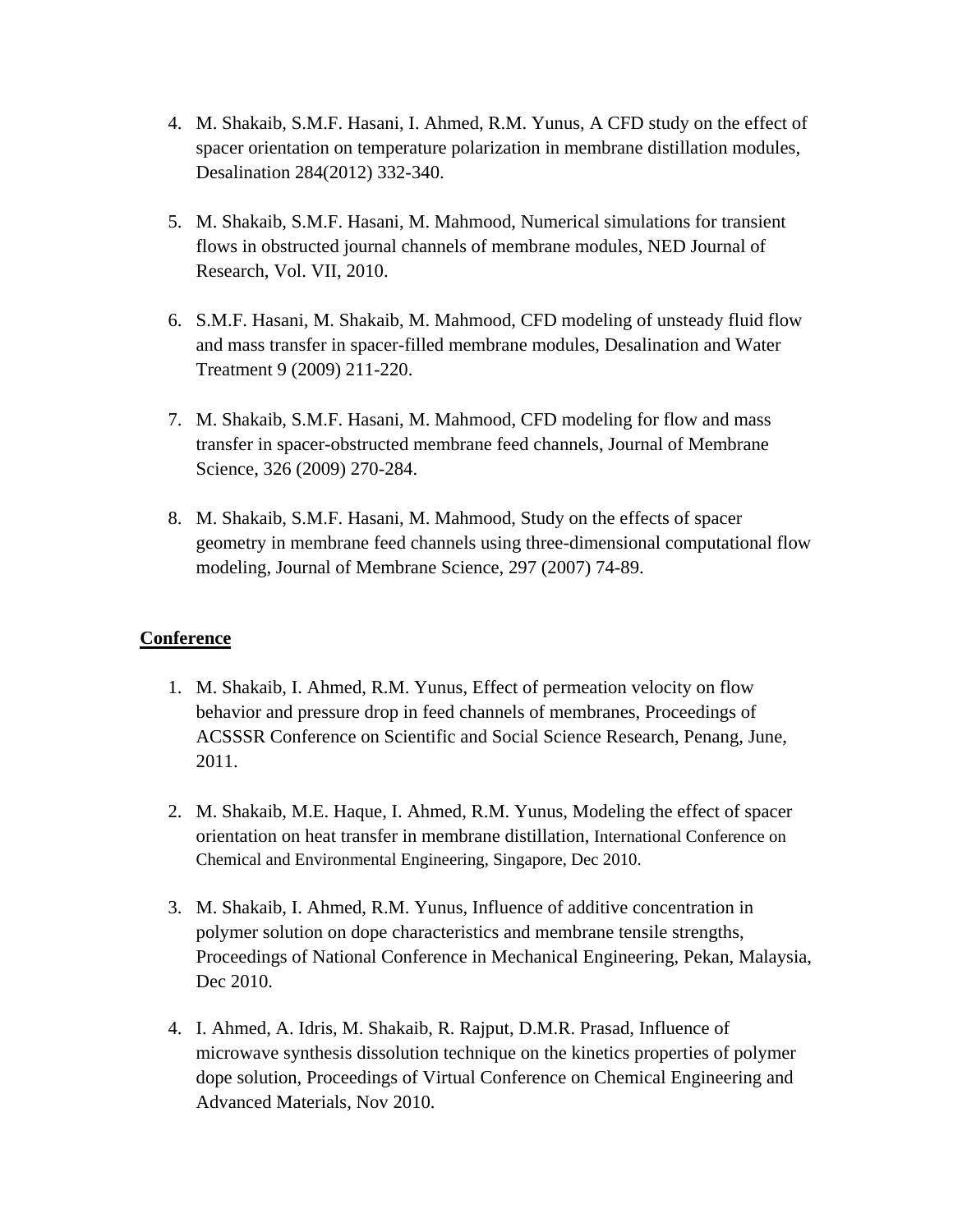- 5. S.M.F. Hasani, M. Shakaib, Computational fluid dynamics (CFD) study of temperature polarization in membrane distillation modules, ARWADEX conference, Water Desalination Conference in the Arab Countries, Riyadh, Saudi Arabia, April 2010.
- 6. M. Shakaib, S.M.F. Hasani, M. Mahmood, Effect of spacer geometry on concentration polarization and membrane fouling: experimental study, Proceedings of IDA World Congress on Desalination and Water Reuse, Dubai UAE, Nov 2009.
- 7. M. Shakaib, S.M.F. Hasani, M. Sohail, Parallel processing efficiency of computational fluid dynamics (CFD) simulations, Proceedings of NAFEMS World Congress, Crete, Greece, June 2009.
- 8. M. Shakaib, S.M.F. Hasani, M. Mahmood, Computational fluid dynamics (CFD) modeling in narrow obstructed-channels of membrane modules: A review, Proceedings of 4<sup>th</sup> Mechanical Engineering Congress, Karachi, Jan 2009.
- 9. S.M.F. Hasani, M. Shakaib, M. Mahmood, CFD modeling of unsteady fluid flow and mass transfer in spacer-filled membrane modules, Proceedings of Conference on Membranes in drinking water production, Toulouse, France, Oct 2008.
- 10. M. Shakaib, S.M.F. Hasani, M. Mahmood, CFD studies for flow and concentration profiles in feed channels of spiral-wound membrane modules, Proceedings of 10th World Filtration Congress, Leipzig, Germany, April 2008.
- 11. M. Shakaib, S.M.F. Hasani, M. Mahmood, Effect of spacer geometry on mass transfer in membrane modules – computer simulations, Proceedings of IDA World Congress on Desalination and Water Reuse, Gran Canaria, Spain, Oct 2007.
- 12. M. Shakaib, S.M.F. Hasani, M. Mahmood, Flow instabilities in feed channels of spiral wound membrane modules, Proceedings of NAFEMS World Congress, Vancouver, Canada, May 2007.
- 13. S.M.F. Hasani, M. Shakaib, M. Mahmood, Fluid flow and mass transfer in membrane feed channels, Proceedings of 5th IBCAST Conference, Islamabad Pakistan, Jan 2007.